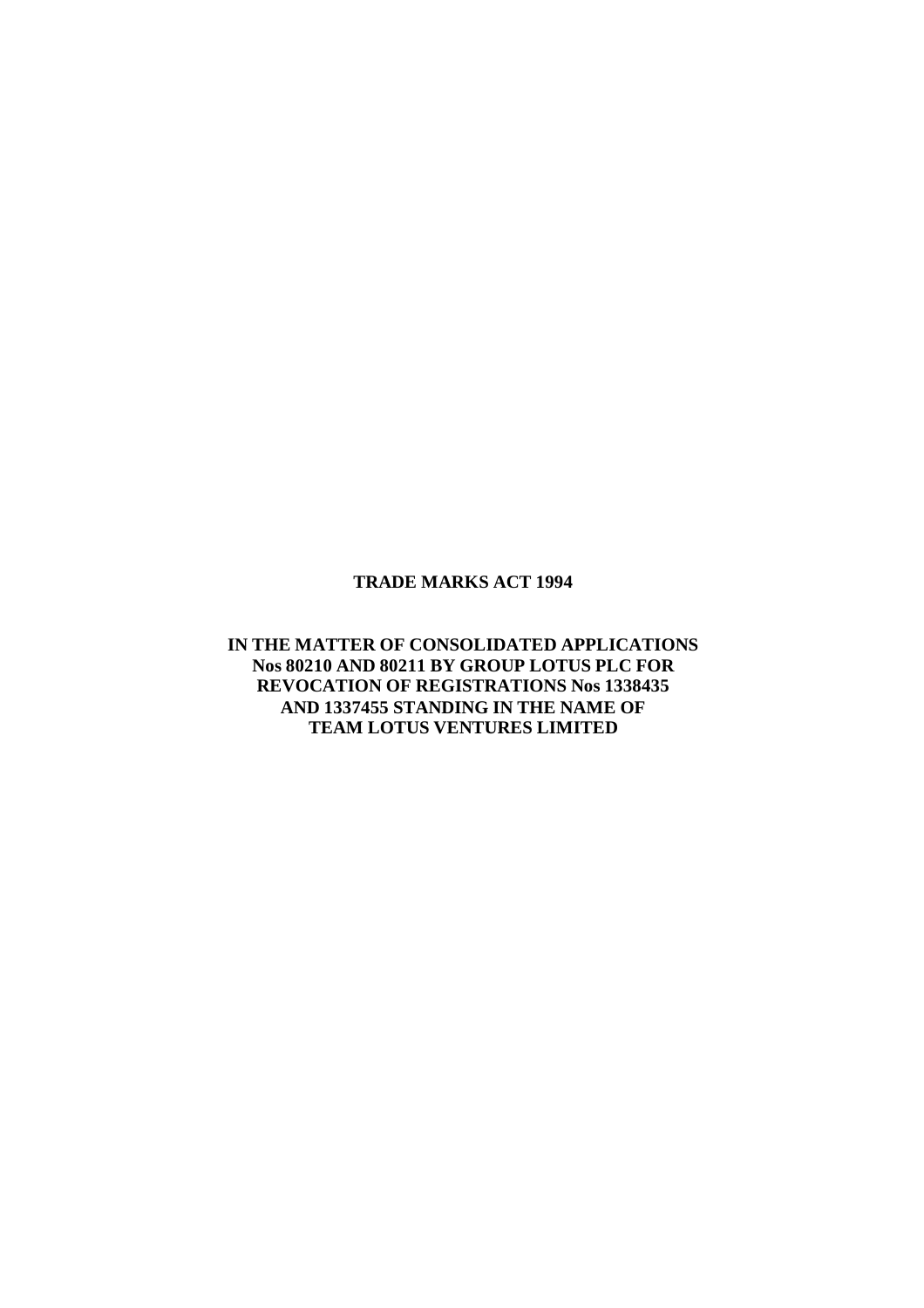### **TRADE MARKS ACT 1994**

**IN THE MATTER OF Consolidated Applications Nos. 80210 and 80211 by Group Lotus Plc for Revocation of Registrations Nos. 1338435 and 1337455 standing in the name of Team Lotus Ventures Limited**

#### **BACKGROUND**

1. The following trade mark is registered in the name of Team Lotus Ventures Limited for "advertising services included in Class 35":



It is numbered 1338435.

2. The following trade mark is also registered in the name of Team Lotus Ventures Limited for "advertising services included in Class 35 but not including any such services relating to pre-recorded tapes":

#### TEAM LOTUS

It is numbered 1337455.

3. On 11 January 2002 Group Lotus Plc applied for each of these registrations to be revoked under the terms of Section 46(1)(b) of the Act. The applicants say that there has been no use of the marks for the services for which they are registered since 1994 and there are no proper reasons for non-use.

4. The registered proprietors filed a Form TM8 and evidence but no counterstatement. Correspondence on the Registry's files indicate that, despite initial objections, a decision was taken to allow the matter to proceed in the absence of a counterstatement in exercise of the discretion provided by Rule 31(3). It is clear from the registered proprietors' evidence that they concede the non-use position but rely on the defence of proper reasons for non-use.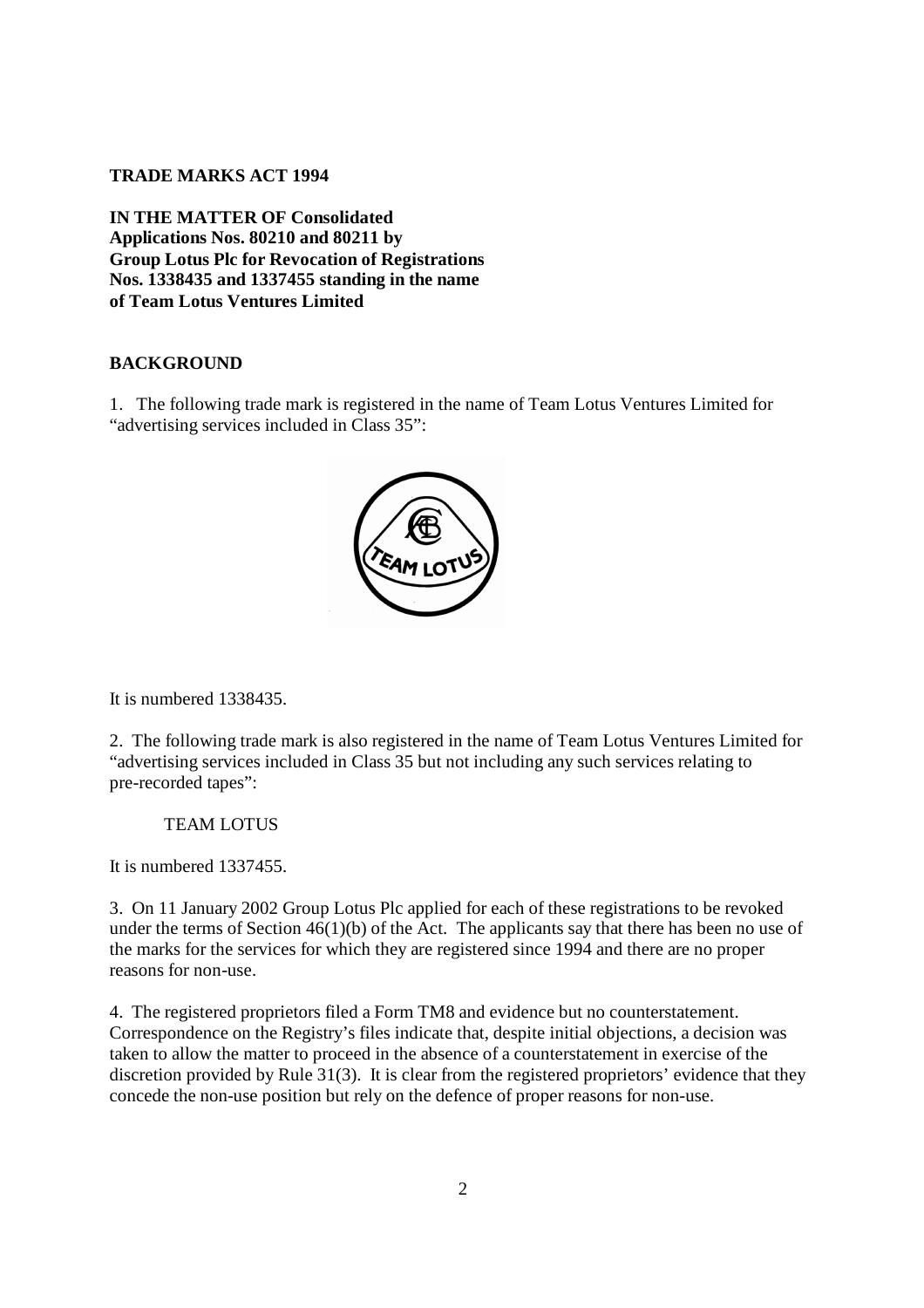5. Both sides filed evidence. The parties were reminded of their right to be heard. Neither side has requested a hearing. Written submissions have been filed on behalf of the applicants under cover of Boult Wade Tennant's letter of 28 April 2003. I should just add that the two cases were consolidated at an early stage and lend themselves to a single decision. Acting on behalf of the Registrar and after a careful study of the papers I give this decision.

## **The law**

6. The relevant statutory provisions are to be found in Section 46(1) of the Act which reads:

"46.-(1) The registration of a trade mark may be revoked on any of the following grounds –

- (a) that within the period of five years following the date of completion of the registration procedure it has not been put to genuine use in the United Kingdom, by the proprietor or with his consent, in relation to the goods or services for which it is registered, and there are no proper reasons for non-use;
- (b) that such use has been suspended for an uninterrupted period of five years, and there are no proper reasons for non-use;"

and Section 100

"100. If in any civil proceedings under this Act a question arises as to the use to which a registered trade mark has been put, it is for the proprietor to show what use has been made of it."

7. Although Section 100 is silent on the question of onus where proper reasons for non-use are claimed I consider that, consistent with the obligation placed on a proprietor to show use when challenged, it is also incumbent on a registered proprietor to show proper reasons for non-use where such a defence is relied on.

## **The relevant period**

8. The applicants refer to non-use since 1994 and, by implication, no proper reasons for non-use from that time as well. No specific date is given. Accordingly, this being an attack under Section 46(1)(b) I propose to treat the relevant five year period as running from 11 January 1997 to 10 January 2002.

## **Evidence**

9. The registered proprietors have filed a witness statement by David Hunt, their Managing Director. It is a lengthy document but it seeks to do two main things, firstly to set out the special circumstances prevailing in the world of Formula 1 (F1) motor racing and secondly to show the efforts the proprietors have made to prepare the way for using their marks. Mr Hunt explains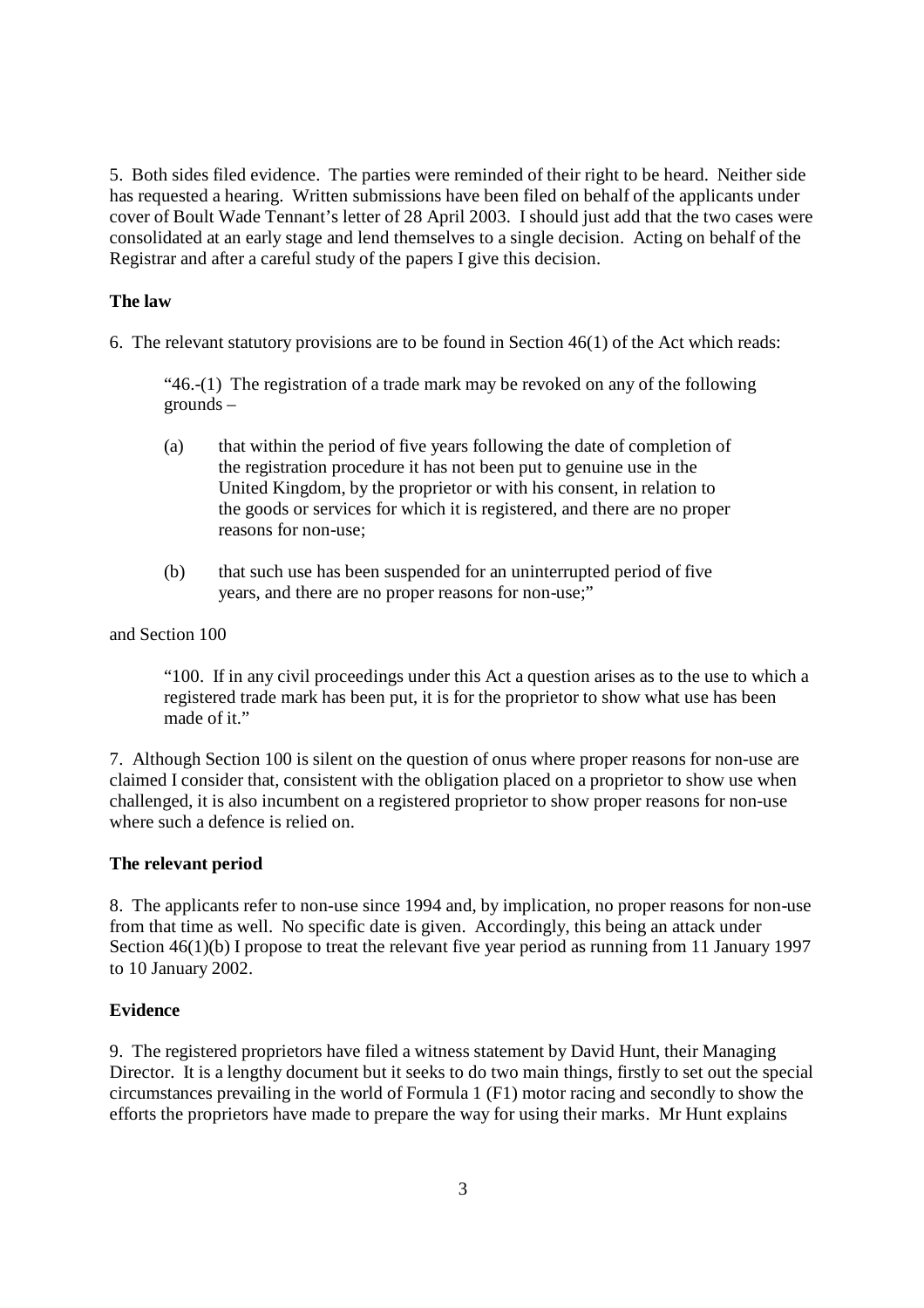that for reasons of commercial sensitivity it is not always possible to refer to investors, sponsors etc by name. As the applicants' challenge is to the consequences in law of the registered proprietors' actions rather than the factual position this is not a significant drawback.

10. The Team Lotus motor racing team was a well known member of the F1 circuit from the late 1950s to the early 1980s. The team was founded by Colin Chapman and he continued to be involved with it until his death in 1982. The team continued winning Grand Prix until 1987 but thereafter diminishing success on the track led to the team being sold to a group of investors led by two former employees of Colin Chapman. Poor commercial and financial management is said to have resulted in the business being placed into administration in September 1994. The administrators sold the business of running the Team Lotus Formula 1 racing team to a Team Lotus group company in October of that year. Efforts have been made since that date to return to F1.

11. Group Lotus Plc is said to be a separate legal entity to Team Lotus although both were started by the late Colin Chapman. Group Lotus was responsible for building sporty road cars to help finance Mr Chapman's F1 racing ambitions. The development of commercial sponsorship arrangements as a primary means of financing F1 racing teams resulted in the road car business being sold off in the late 1960s. The racing and road car sides have been separate entities ever since.

12. Mr Hunt goes on to set this dispute in context within F1. The attractive power of F1 from a commercial advertising point can, I think, be readily accepted. Suffice to say that the leading teams are said to sell advertising space on their cars to a value in excess of US \$100 million per annum.

13. By virtue of what is referred to as the Concorde Agreement F1 is in effect a 'closed shop' limited to 12 teams (this particular revision of the Agreement dates from 1997). Mr Hunt describes the effect of this as follows:

"At the time the new Concorde Agreement was signed, however, there were only 11 teams competing in F1 and thus one vacant entry. The FIA and/or Mr Ecclestone announced that this vacancy was reserved for the Honda Motor Company which had previously been very successful in F1 and wanted to return with a new team. Thus there were suddenly no vacant entries in F1 which meant that Team Lotus had to change strategy. Instead of continuing down the path, as we had been doing, of building a 'new' Team Lotus operation from scratch (finding premises, employing staff, equipping workshops, designing and building the next Lotus F1 car etc.), we were facing a case of having to acquire or merge with an existing F1 team entrant and change the name to 'Team Lotus' if we were to re-enter F1 and be able to provide advertising services to companies wishing to promote themselves/their products on our Formula 1 cars (sponsors). We could thus no longer start modestly and grow organically. Instead we now found ourselves in the business of having to raise a significant amount of finance from third parties to enable us to operate in the mergers and acquisitions arena. And simultaneously we had to set about persuading the owners of an existing F1 team to sell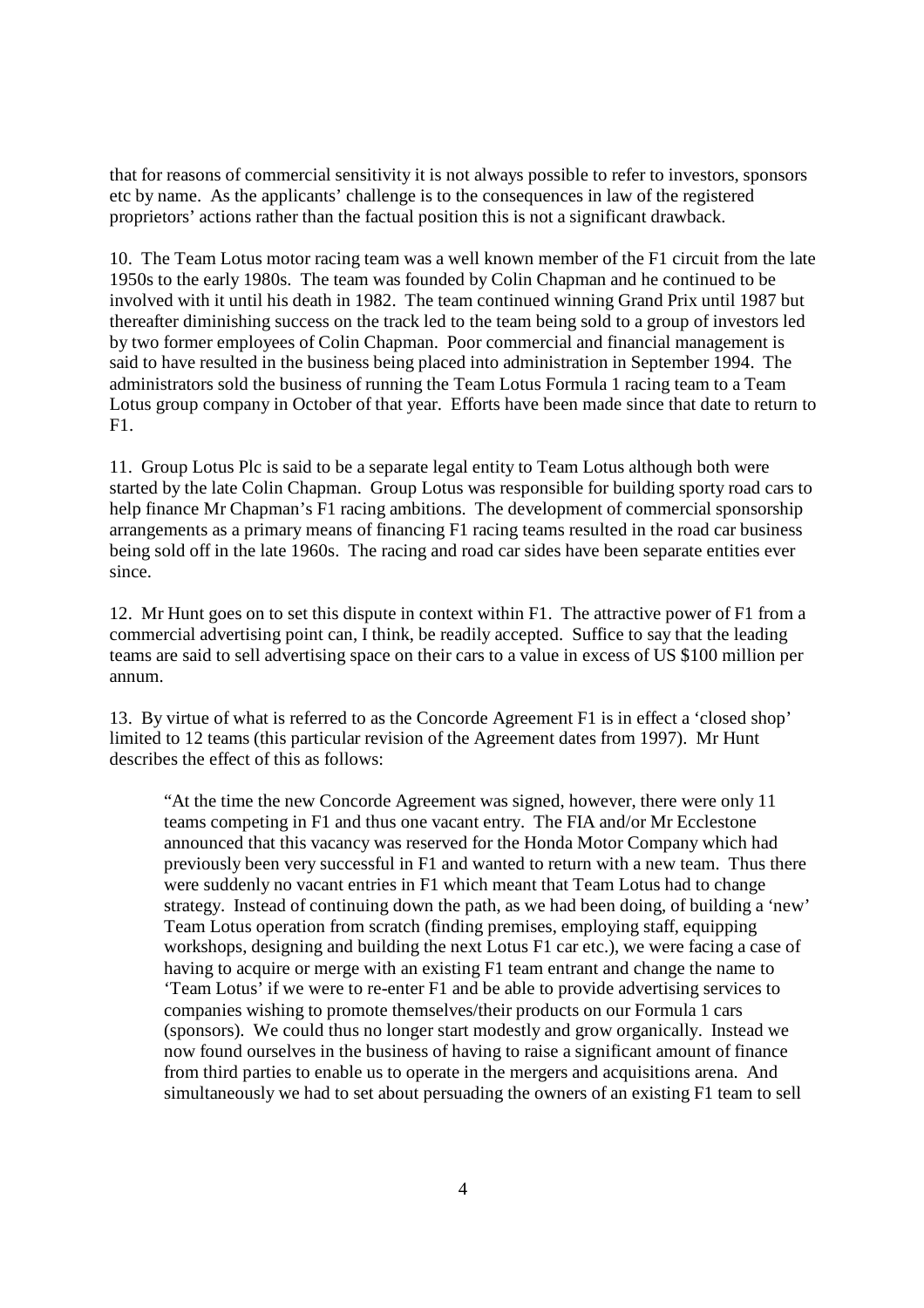to us or execute some kind of merger which, regardless of any other terms and conditions, would include their team being re-named 'Team Lotus'."

14. It is against that background that Mr Hunt goes on to explain the approaches made to or received from third party investors. One of these is described in some detail and involved an approach to Group Lotus Plc whose controlling shareholders (at that time at least) were Malaysian companies including Proton cars which was effectively controlled by the Malaysian Government. The proposal, if successful, had the obvious attraction of re-uniting the separate Lotus businesses in a joint commercial venture. The basic proposition contained in a proposal document was that Team Lotus should become the National Team of Malaysia. Following a meeting with the Chairman of Proton cars, the proposal document itself was sent to a UK Director of Group Lotus under cover of a letter dated 14 June 1997 but little progress appears to have been made and the papers were returned to Mr Hunt in early September 1997. Exhibits DH1 and 2 (the latter being the proposal document) have been supplied in support of this aspect of the proprietors' case.

15. Reference is also made to two other attempted deals with F1 teams involving Candover Investments plc, a London-based venture capital company. It is not clear when the related negotiations took place but both proposals were discontinued when it was found that the F1 teams concerned had signed up with other sponsors. In one case due diligence enquiries had been instigated and are said to have resulted in significant wasted professional fees for Team Lotus.

16. Mr Hunt goes on to describe the difficulties inherent in getting F1 sponsorship arrangements in place and the efforts made to do so. The principal difficulty stems from the fact that to negotiate with existing F1 teams it is necessary to have both equity investors and sponsors in place but potential sponsors are generally unwilling to commit themselves until a confirmed F1 entry exists (bearing in mind the limited number of teams allowed). Mr Hunt says that:

"After a long search in this country and others I found a major multinational company who believed in the Team Lotus proposition and agreed to provide our full sponsorship revenue budget (minimum US \$90 million per annum), if needed (i.e. in the unlikely event that we were unable to secure any other sponsors), for three years subject of course to an acquisition/merger deal being completed, the team being renamed 'Team Lotus' and the final shape and structure of the team going forward. This success was crucial in getting both potential equity investors to finance a takeover/merger and existing F1 teams to take very much more seriously the concept of re-naming their team as 'Team Lotus'."

17. This occurred at the time a deal was being negotiated with an existing F1 entrant. However, the principal of that team did not want to be totally reliant on a single sponsor. Efforts were, therefore, made to get letters of intent from other potential sponsors. Examples of some of the letters obtained are exhibited (DH3). These tentative sponsorship commitments amounted to between \$124.5 million and \$164 million for the 2001 season (range figures are given by some of those interested). In the event nothing came of this proposal.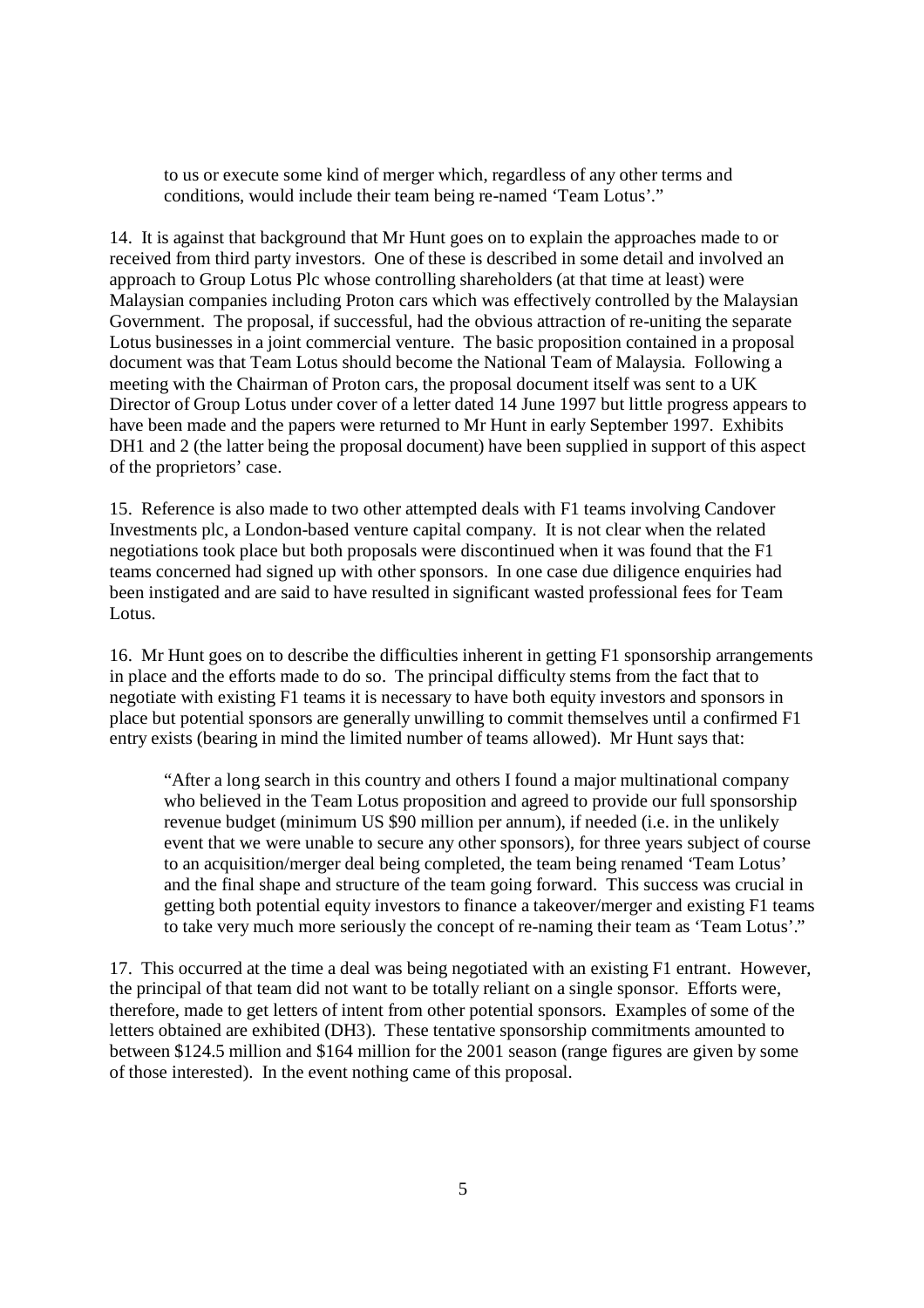18. Returning to the Concorde Agreement Mr Hunt says that there were 11 teams in place with the twelfth slot reserved for Honda. In the event Honda indicated in the Summer of 1999 that they were no longer going to enter F1 as a new team. This had two consequences. Firstly it produced a vacant twelfth entry and secondly the F1 authorities introduced a deposit requirement (later set at US \$48 million) as a disincentive to such withdrawals in future. Mr Hunt describes the efforts made to secure the vacant slot for Team Lotus but says that on 9 December 1999 he was informed that the FIA had granted the twelfth entry to Toyota.

19. That meant that Team Lotus' efforts to enter F1 had to be by means of acquisition of, or merger with, an existing team. Mr Hunt describes the negotiations that Team Lotus entered into with various (unnamed) teams to secure Team Lotus involvement. For a variety of reasons these negotiations either foundered or have not yet been brought to a conclusion. Press cuttings illustrating media speculation about the return of Team Lotus to F1 are exhibited at DH5. I note for instance that Team Lotus was at one time (1999/2000) being linked with the Prost and Arrows teams.

20. The next section of Mr Hunt's witness statement deals with media and fan demand for Team Lotus to return to F1. Exhibits DH6 to 19 are provided in support. It is not necessary to record the detail. Suffice to say that the collective force of this material is to demonstrate the continuing reputation and attraction of the Team Lotus name despite the fact that it has not competed in F1 for some time. Indeed Mr Hunt suggests that Group Lotus (the applicants) utilise the commercial drawing power of the name for their own ends.

21. Mr Hunt then addresses the question of why efforts have been exclusively focussed on F1. He says that, apart from a brief foray into Formula 3 in 1992, Team Lotus has competed exclusively in F1. He adds that:

"To go through the process of entering another racing category simply to be able to provide advertising services to sponsors would be very costly and time-consuming (full time) and take us further away from our goal. Indeed, given our lack of human resources to enter another category would be the end of any aspirations towards F1 simply on a time commitment basis. Further, it would devalue the brand and send the wrong messages to potential sponsors and investors, the fans and the media. It would be insulting to place the great name in a lower category of racing in the absence of it being in F1. And if perchance a Team Lotus entry in a lower category were not instantly successful, we would be in great danger of losing credibility to the extent of making the step into F1 effectively impossible because the financial and sponsor support we currently enjoy through the unique status and image that our historical success over decades has created could be blown away by one poor season in a relatively meaningless category of racing."

22. In conclusion Mr Hunt reiterates that extensive efforts have been made to return Team Lotus to F1. He denies that lack of sufficient money (capital or sponsorship revenues) is to blame for any of the schemes failing to come to fruition. He emphasises that there is a maximum of 12 entities with which Team Lotus could do a deal. Of these Ferrari, McLaren and BMW-Williams would not benefit from a change of name. Renault, Jaguar and Toyota own their own teams to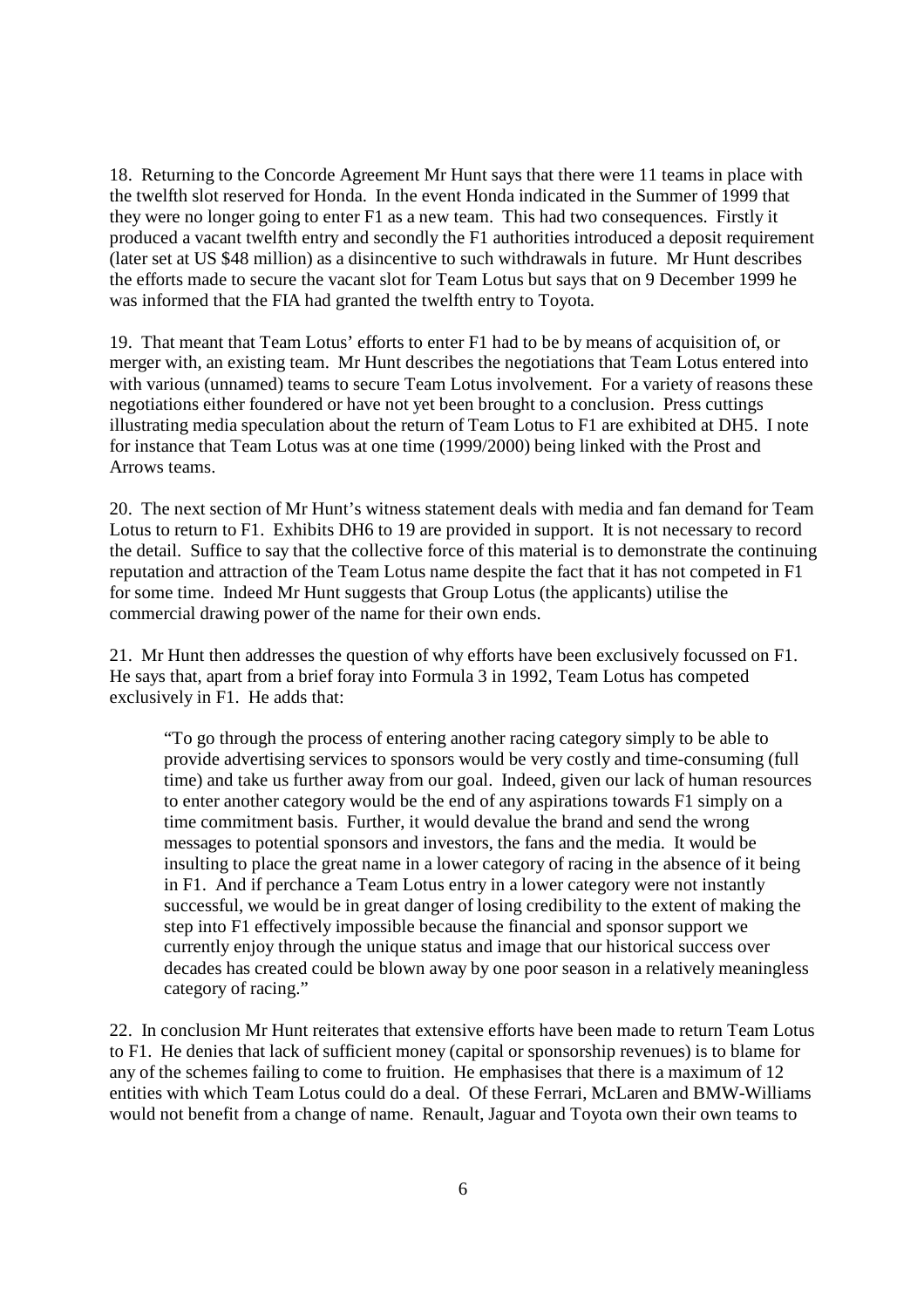promote their own brands. The Prost team has recently gone into liquidation and a 'secretive' UK company has acquired some of the assets from the French liquidator in the hope of gaining the rights to compete in F1. Of the remaining five teams their appetite for doing a deal is driven by their own particular circumstances (mainly financial) at any given point in time. Thus at any particular time there are usually only two to three realistic targets but they are not public companies where a stake can be built up or a hostile bid made. For all these reasons it has not been possible to use the marks in issue in respect of the advertising services which would ride on the back of a deal whereby Team Lotus would re-enter F1.

23. The applicants filed a statutory declaration by Paul Edward Hicks, a Technical Assistant in the firm of Boult Wade Tennant, their trade mark attorneys.

He exhibits:

- copies of articles relating to the formation of various F1 teams in the period 1997 to 2002 and their participation in Grand Prix;
- copies of the Accounts of Team Lotus Ventures Ltd and Companies House printouts relating to companies owned by Team Lotus Ventures Ltd.

24. The applicants' written submissions indicate that this evidence is intended to show that other F1 Teams were started during the period and, by implication, that there was nothing exceptional about the registered proprietors' position and that, further, the proprietors had not put in place the finance necessary to start a F1 team.

#### **Submissions and authorities**

25. There is as yet little in the way of judicial authority on the subject of what may constitute proper reasons for non-use of a trade mark. The written submissions supplied on behalf of the applicants is in large measure a review of the few cases that have come before Registry Hearing Officers. Two cases have been reported, one of these being on appeal to the High Court.

26. The first of the reported cases was *Glen Catrine Bonded Warehouse Ltd's* application for revocation (INVERMONT), [1996] ETMR 56. The Hearing Officer drew a comparison between the wording of the 1994 Act and its predecessor as follows:

"The 1994 Act (s. 46) does not employ the term "special circumstances in the trade" but uses instead the expression "proper reasons for non-use"; the 'trade' is not mentioned. So it seems that, in the matter of acceptable excuses for non-use at least, it may well be the 1994 Act is more liberal than the 1938 Act. The tribunal may, therefore perhaps be able to find that disruptive situations in which the registered proprietor's business alone is affected are, nonetheless proper."

He continued: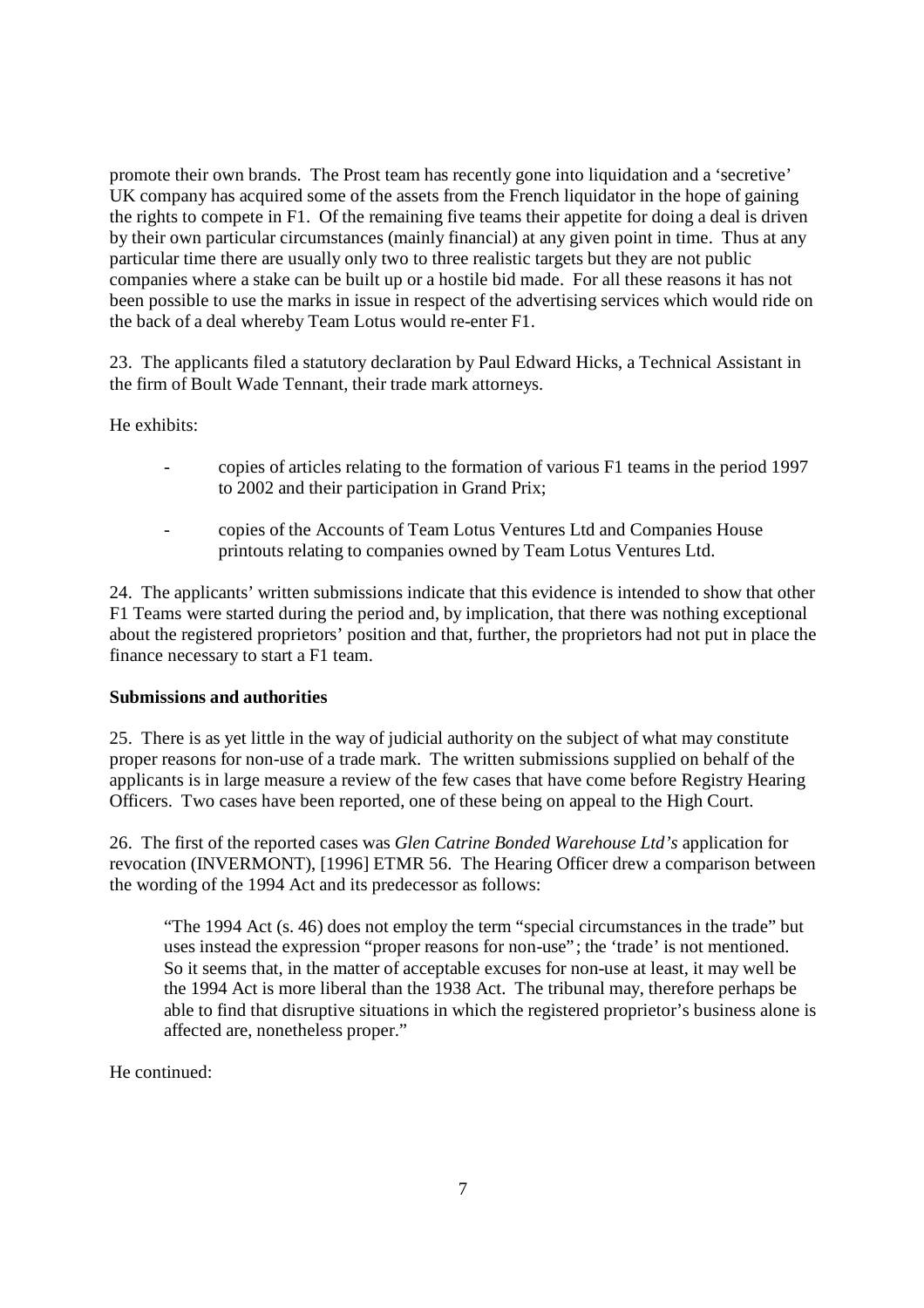"Moreover, the word "proper" appears, rather than the slightly more restrictive word 'special'. The reasons do not have to be 'special', it seems, merely "proper". As can be seen in any English dictionary, 'proper' is a word with many meanings. But bearing in mind the need to judge these things in a business sense, and also bearing in mind the emphasis which is, and always has been, placed on the requirement to use a trade mark or lose it, I think the word proper, in the context of section 46 means: apt, acceptable, reasonable, justifiable in all the circumstances.

Viewed in this light, I think it is clear enough that the reasons given by Mr Denholm are not 'proper' in the sense required. He describes difficulties which by his own admission are normal in the industry concerned and in the relevant market place. I do not think the term 'proper' was intended to cover normal situations or routine difficulties. I think it much more likely that it is intended to cover abnormal situations in the industry or the market, or even perhaps some temporary but serious disruption affecting the registered proprietor's business. Normal delays occasioned by some unavoidable regulatory requirement, such as the approval of a medicine, might be acceptable but not, I think, the normal delays found in the marketing function. These are matters within the businessman's own control and I think he should plan accordingly"

27. In *Nestle UK Ltd v Zeta Espacial SA* (*Magic Ball*), [2000] ETMR 226, Mr Justice Park cautioned against drawing comparisons with the preceding law but in other respects indicated that he had no disagreement with the general approach adopted by the Registry Hearing Officer in *Invermont*. On the facts of the case protracted difficulties in developing machinery to manufacture the product were held to be sufficient to constitute proper reasons for non-use.

28. The other cases that have been brought to my attention are *CERNIVET Trade Mark*, O/475/01, where the Appointed Person held that there were no proper reasons for non-use because competition from antibiotic growth promoters would by itself have been sufficient to prevent introduction of the registered proprietors' feed additive products into the UK even if they had been covered by a proper EU regulatory approval. In *EL TORITO Trade Mark*, O/130/02 the registered proprietors' failure to develop franchise arrangements for a proposed restaurant chain beyond the general enquiry stage was held to be an ineffective defence. In *PURE PLATINUM Trade Mark*, O/133/01, the difficulties involved in obtaining the necessary licenses and finance to open a night club were held by the Hearing Officer to be insufficient to constitute proper reasons for non-use. In *QUESTO Trade Mark*, O/127/99, the routine difficulties of establishing a business were not considered to be proper reasons for non-use.

29. I should also mention a further case, *Consolidated Cigar Corporation's Trade Mark* (*Cabanas Habana*), O/085/99, where a US embargo on trade with Cuba was said to prevent the proprietors from using the mark on goods of Cuban origin and, furthermore, they were unable to use the mark on goods of non-Cuban origin as this would have been deceptive having regard to the presence of Habana (Havana) in the mark. Whilst these circumstances might have been thought to provide the proprietors with a starting point for their proper reasons for non-use claim, the Hearing Officer also took into account the fact that there was no evidence that the proprietor had sought to obtain a license or authorisation which were technically provided for in the relevant Regulations. More importantly the embargo itself came into force some 26 years after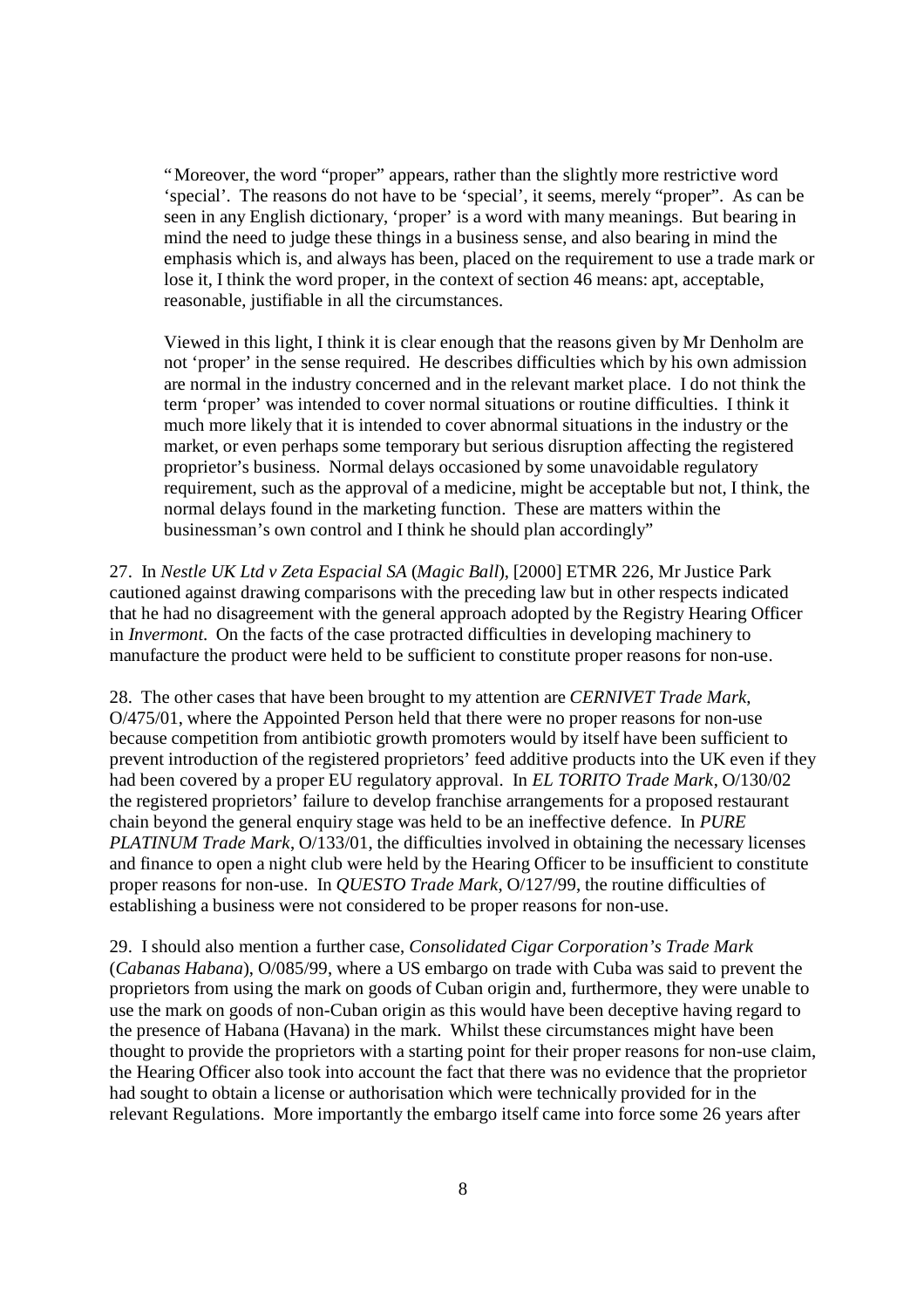the registration of the mark and the proprietors had not pointed to any use in the period preceding it or given evidence as to their plans and intentions regarding use as and when circumstances permitted. In the event, therefore, the Hearing Officer was not persuaded that proper reasons for non-use existed.

30. Taken collectively these cases give some indication of the nature and severity of the problems that registered proprietors have faced and relied on in defence of their registrations. The factual circumstances, however, are so far removed from those of the present case that they can be of little assistance to me.

31. I do, however, find the following guidance from the *CERNIVET* case to be of general assistance in determining the scope of proper reasons for non-use. The Appointed Person noted as follows:

"The Directive does not attempt to define the circumstances in which *"proper reasons"* for non-use may be found to exist. However, Article 19(1) of the TRIPS Agreement deals with the requirement for use in the following terms:

"If use is required to maintain a registration, the registration may be cancelled only after an uninterrupted period of at least three years of non-use, unless valid reasons based on the existence of obstacles to such use are shown by the trademark owner. Circumstances arising independently of the will of the owner of the trademark which constitute an obstacle to the use of the trademark, such as import restrictions or other government requirements for goods or services protected by the trademark, shall be recognised as valid reasons for non-use."

It appears to follow from the fact that the TRIPS Agreement was concluded by the Community and the Member States acting jointly in the partially harmonised field of trade mark law that the judicial authorities of the Member States were, with effect from 1<sup>st</sup> January 1996, required by Community law to apply their national rules so far as possible in the light of the wording and purpose of the provisions of the Agreement in that partially harmonised field: see the Judgment of the European Court of Justice in Case C-89/99 *Schieving-Nijstad v Groenveld* (13 September 2001). The 'Marleasing' principle of interpretation (see Case 106/89 *Marleasing SA v. La Commercial Internacional de Alimentacion SA* [1990] ECR I-4135, paragraph 8) thus appears to apply as between the TRIPS Agreement and the parallel provisions of the harmonised Community law of trade marks."

#### **Decision**

32. Team Lotus was a highly successful F1 motor racing team for a period of about 30 years and were the owners of numerous drivers' and constructors' championships. Mr Hunt's evidence traces the decline of the team's fortunes in the late 1980s/early 1990s, his company's acquisition of the intellectual property rights in 1994 and the subsequent efforts to re-introduce Team Lotus to the top category of motor racing.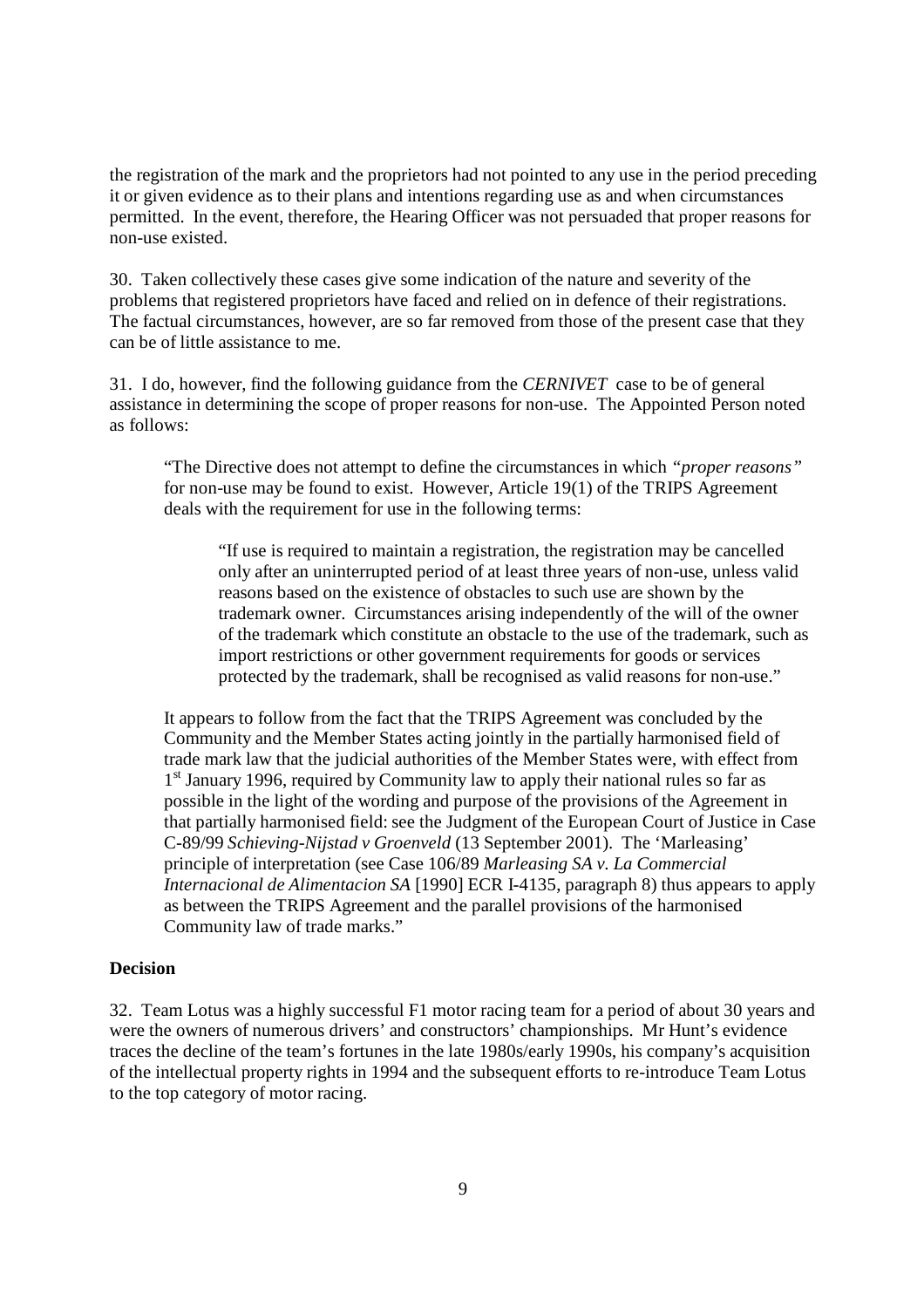33. On the basis of Mr Hunt's uncontested evidence Formula 1 is something of a closed world. There is a limit on the number of teams that can take part, a state of affairs that arises by virtue of the Concorde Agreement entered into by all the relevant parties. Entry to the sport is limited to two methods – firstly successfully bidding for any new slot that becomes available as a result of the demise or departure of an existing team or secondly by merger with or takeover of an existing team. The barrier to entry is thus a formidable one and made harder still to surmount by the sheer cost of the entry deposit route for a new team (said to be US\$48 million following Honda's shock exit in 1999) or the cost of putting together a package to buy an existing team.

34. Mr Hunt describes in some detail the efforts made in relation to each of these potential entry points. The applicants do not challenge any of his claims but do, of course, point to the fact that none of the plans have been brought to fruition even though certain other teams have been formed and made their debut in the sport.

35. I have no hesitation in finding that Mr Hunt has made and is continuing to make every effort to achieve his ambition. Equally it is important to remember that the Directive and the Act provide for either use or proper reasons for non-use. A genuine intention to do something is not in and of itself enough.

36. Where do the reasons for non-use advanced by Mr Hunt sit in relation to the sort of considerations that arose in the earlier cases referred to above? The registered proprietors' reasons for non-use come down essentially to the unique difficulties of entering the world of F1 motor racing. It is a 'closed shop' as Mr Hunt calls it being limited to twelve teams and with opportunities to acquire vacant slots or to acquire/merge with existing teams very limited in number. There is also a barrier to entry in terms of the cost but Mr Hunt is quite clear on this point.

"The numerous deals we have negotiated with F1 teams to various levels of fruition have failed for a number of reasons, but our not having had sufficient money (capital or sponsorship venues) behind us is not one of them."

37. The applicants, by submitting Team Lotus Ventures Ltd's report and accounts, seek to show that the company did not have finance in place. I do not consider the Team Lotus reports and accounts to be relevant in this respect. The evidence is that the proprietors have at various times secured commitments in respect of the necessary funds from third party investors or sponsors. It is neither necessary, nor to be expected, that sums committed in this way would appear in Team Lotus' own accounts.

38. What also emerges from Mr Hunt's evidence is that the organisation and individuals who control the sport exercise tight control over membership and have their own priorities when it comes to allowing newcomers into the sport. An example of this is the slot that was reserved for Honda (albeit that it was eventually not taken up) and later Toyota's acceptance as a new team entry. The FIA's letter of 9 December 1999 to Mr Hunt informing him that the Formula One Commission had accepted Toyota's entry is brief in the extreme and offers no explanation for the decision. Mr Hunt speculates that this may have been because Toyota is one of the world's biggest car manufacturers.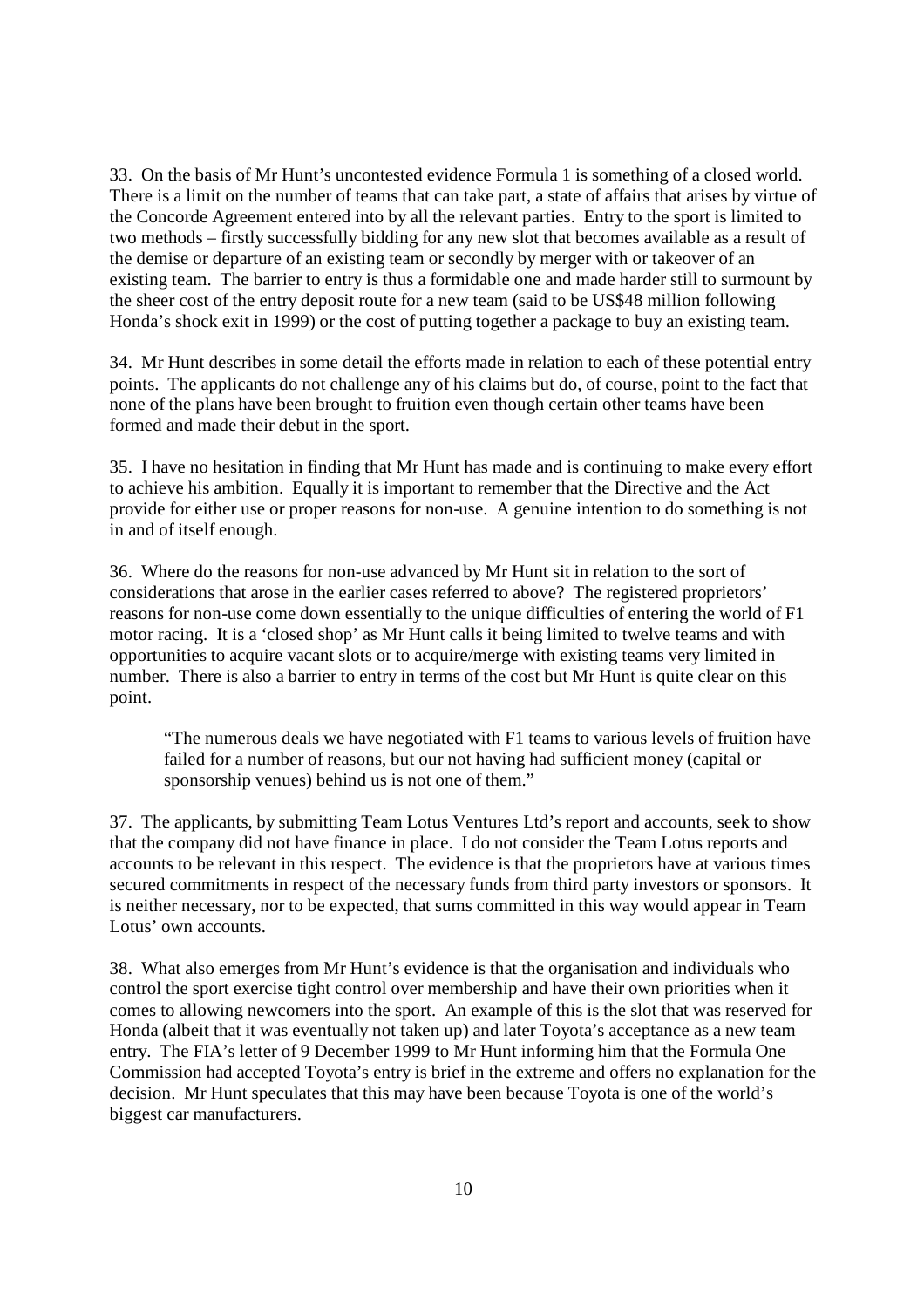39. Can the registered proprietors' failure to use the marks be characterised as due to their own failings or can it be said that they arise from external circumstances? A number of the cases referred to above suggest that having a business proposition but simply being unable to find a taker is unlikely to be enough in itself to constitute proper reasons for non-use. But the factual circumstances here are very different to those pertaining in the cases relied on by applicants. The obstacles to market entry were not of the kind or order faced by the registered proprietors here. Mr Hunt has an asset that is capable of utilisation – namely the trade marks (the applicants' evidence contains Team Lotus Ventures Ltd's report and accounts which place a clear monetary value on the brand – see note 3 to the Accounts which records under Intangible Fixed Assets the trade mark value at cost). His continuing efforts to put those assets to use is clearly set out. The reasons for non-use are in my view wholly attributable to the unique circumstances that exist in F1 motor racing.

40. But that may not be enough in itself to preserve a registration. In the *Cernivet* case Mr Hobbs suggested that it seems to be necessary:

"… . for the tribunal to be satisfied that in the absence of the suggested impediments to use there could and would have been genuine use of the relevant trade mark during the relevant 5 year period. The impediments in question will otherwise have been inoperative and I do not see how inoperative impediments can rightly be taken into account."

41. The barriers to entry into F1 motor racing are barriers that any new entrant to the sport would face. It would not avail a proprietor who, faced with those obstacles, elected to do nothing for five years but placed reliance on proper reasons for non-use. In those circumstances the barriers would in effect be inoperative impediments.

42. It seems to me, therefore, to come down to a question of the nature and severity of the obstacles faced and the nature and extent of the registered proprietors' efforts to overcome them.

43. As I have said I do not think there can be any doubt about the difficulties of market entry in this field. Not only is there a small and finite number of places in F1 motor racing but also the number of places 'in play' at any particular time is smaller still. As regards the second point I would suggest that Mr Hunt has demonstrated a high degree of endeavour in seeking to overcome the obstacles before him and achieve his aim. He has a credible hand to play, his company being the owner of a mark which continues to enjoy a sizeable reputation. His efforts have embraced each of the (only) methods of entry to the sport (new team or merger/acquisition). He has demonstrated his company's ability to raise finance/sponsorship. He has received encouragement from those in positions of control within the sport and conducted discussions at the highest levels. Moreover it is a continuing process. In all the circumstances I find that there are proper reasons for non-use of the marks in relation to advertising services linked to F1 motor racing.

44. This decision, nevertheless, calls for further comment in two respects. Mr Hunt's evidence essentially details his company's efforts to get Team Lotus back into Formula 1. The registrations under attack cover advertising services. Does it necessarily follow that the proper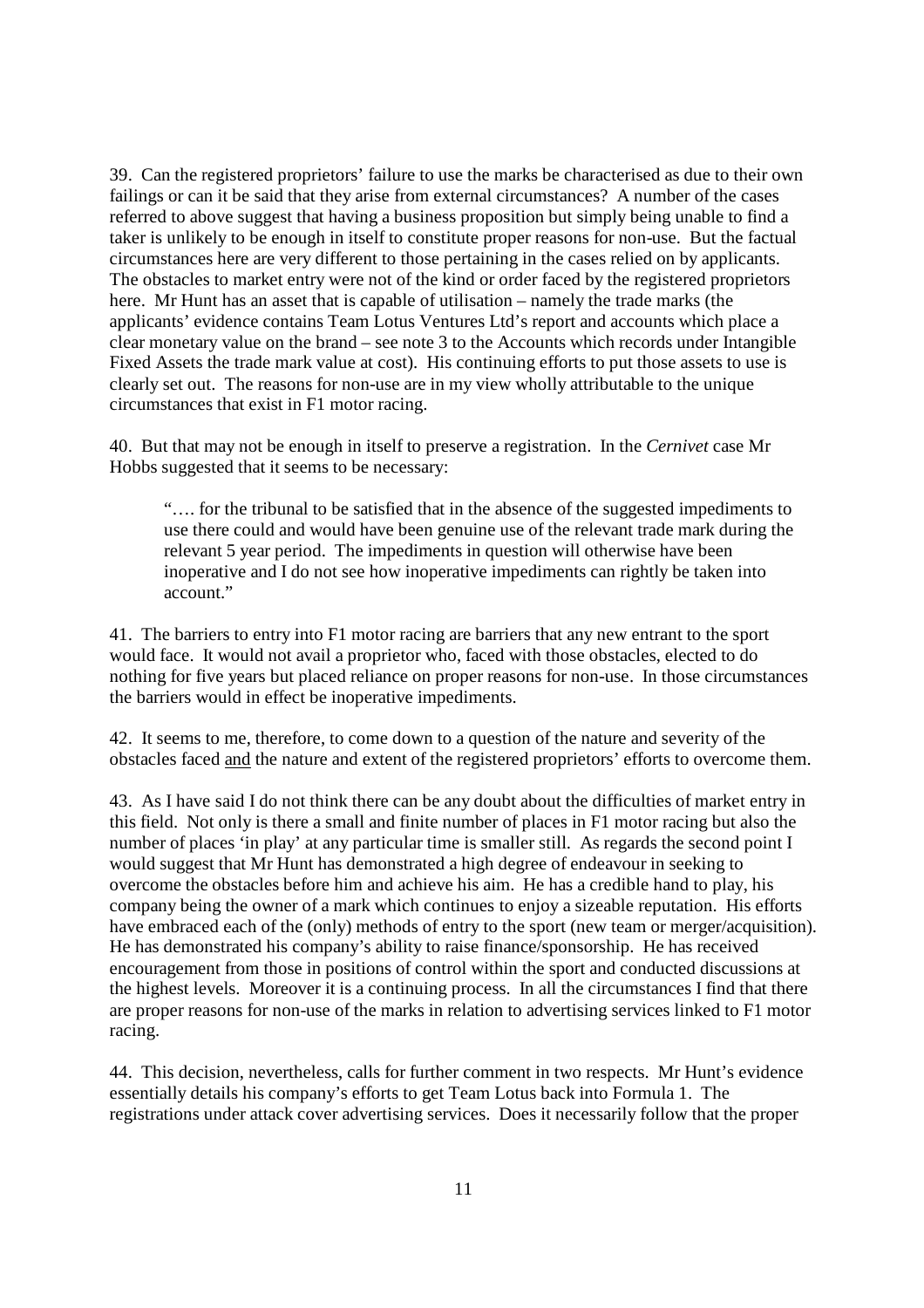reasons for non-use hold good for these collateral services? In my view it does. The scope for advertising within F1 is clear. Mr Hunt says that "the leading teams sell the advertising space on their two cars for in excess of US \$100 million per annum in cash revenues. As a one-stop-shop for global year-round advertisers F1 has no peers". Even allowing for the fact that there may be slightly less rich pickings for teams lower down the grid there must still be a very sizeable advertising market. More importantly the ability to offer advertising services must be inextricably linked to securing entry of a team. The team/cars act as the shop window for advertising and advertising services.

45. The second point is that, as the applicants have pointed out, the proprietors could have provided advertising services in a number of different ways but have chosen not to. Mr Hunt deals forthrightly with this point:

"My time is fully committed to managing the continual stream of possible F1 deals always in the pipeline and maintaining the support and goodwill of our financiers and other backers. To go through the process of entering another racing category simply to be able to provide advertising services to sponsors would be very costly and timeconsuming (full time) and take us further away from our goal. Indeed, given our lack of human resources to enter another category would be the end of any aspirations towards F1 simply on a time commitment basis. Further, it would devalue the brand and send the wrong messages to potential sponsors and investors, the fans and the media."

46. It is clear from these and further comments made by Mr Hunt that entry into Formula 3 or any of the other categories of motor racing is not within the registered proprietors' plans. Still less is there any intention to offer advertising services more generally, that is to say outside the context of motor sport. In these circumstances it is appropriate that the specifications should be restricted to reflect the particular business area in relation to which I have accepted that there are proper reasons for non-use and be revoked in respect of the balance.

47. Having regard to Section 46(5), the revocation has been partially successful. The registrations will be revoked with effect from 11 January 2002 in respect of all services save as follows:

- No. 1338435 Advertising services included in Class 35, all relating to Formula One motor racing.
- No. 1337455 Advertising services included in Class 35, all relating to Formula One motor racing; but not including any such services relating to pre-recorded tapes.

Note The latter part of the specification of No. 1337455 preserves an existing exclusion.